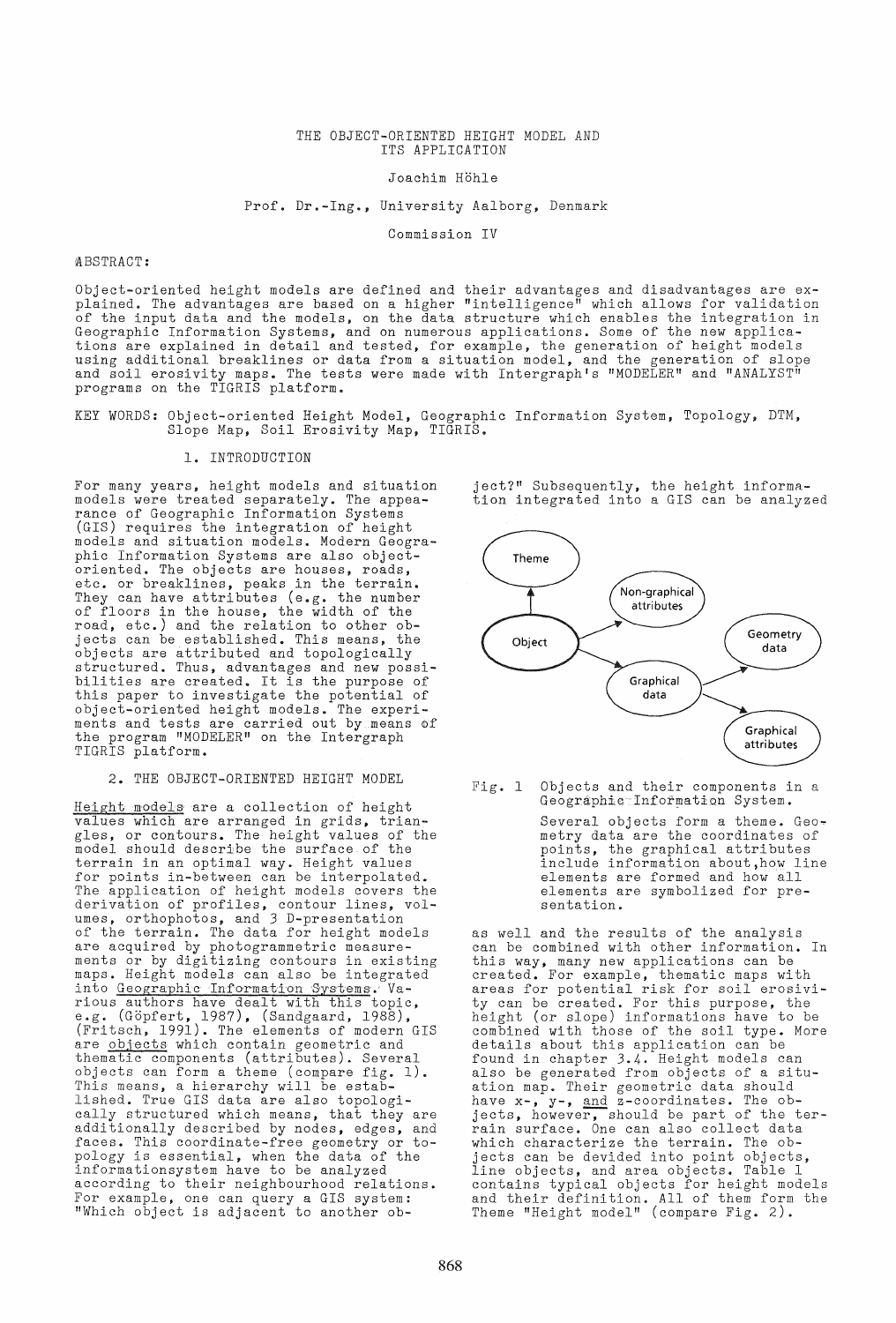| type              | objects              | definition                                                                                                                                                                                                      |  |  |  |  |
|-------------------|----------------------|-----------------------------------------------------------------------------------------------------------------------------------------------------------------------------------------------------------------|--|--|--|--|
| point<br>objects  | regular              | xyz coordinate triplets                                                                                                                                                                                         |  |  |  |  |
|                   | spot                 | Local high and low points; no assumptions on the slope of the<br>surrounding terrain are made                                                                                                                   |  |  |  |  |
|                   | peak                 | Specific local high z-value                                                                                                                                                                                     |  |  |  |  |
|                   | pit                  | Specific local low z-value                                                                                                                                                                                      |  |  |  |  |
| linear<br>objects | break                | A three-dimensional line which defines a change in slope or a<br>surface discontinuity                                                                                                                          |  |  |  |  |
|                   | drain                | A specific form for the breakline; this type assumes that the<br>surface on either side of the linear object has an increasing<br>slope. The height values increase or decrease monotonically<br>along the line |  |  |  |  |
|                   | ridge                | A specific form of the breakline; this type assumes that the<br>surface on either side of the linear object has a decreasing<br>slope                                                                           |  |  |  |  |
|                   | contour              | All heigt values along the contour line are the same                                                                                                                                                            |  |  |  |  |
| area<br>objects   | double-line<br>drain | An area which consists of a series of planes with various slopes<br>A drainage object which at the map scale is large enough to be<br>represented as two short lines                                            |  |  |  |  |
|                   | edge                 | It defines a boundary. Only objects inside the boundary are<br>considered as part of the model                                                                                                                  |  |  |  |  |
|                   | lake                 | It maintains a constant height value                                                                                                                                                                            |  |  |  |  |
|                   | obscure              | It bounds or limits the extent of a region. No restrictions are<br>made about the height value of any point within the interior                                                                                 |  |  |  |  |

Table I Typical objects of height models

There can be additional objects or themes. For example, a theme "verify" can contain



Fig. 2 Objects of the theme "Height model"

can be used for the assessment of the accuracy of the height models. Furthermore, a theme "slope" with the object "polygon" and attributed with slope values can be created. Then one can derive areas (polygons) for slope classes from the height model ( see fig. 3). In an object-oriented height model one can create, verify, manipulate, and analyze the objects as well as the height models (see Fig. 4). The height

models can be represented as height matrices (GRID), triangulated irregular networks



Fig. 3 Topologically structured themes of polygons derived from TIN models

(TIN) , or topologically structured contours (CONTOUR). A GRID model or better its points carry attributes such as height, slope, grey values, etc. The CONTOUR model (which is derived from contours) is topologically structured. Its objects are height zones (polygons) which have attributs (e.g. the bounding height values, area, etc.). From a TIN model one can derive area objects (polygons) which are attributed and topologically structured.

In TIGRIS "MODELER" all objects and height models are part of a large design file (object space). This design file as well as the program "MODELER" reside in the memory of the computer. The objects and their different models can therefore be edited,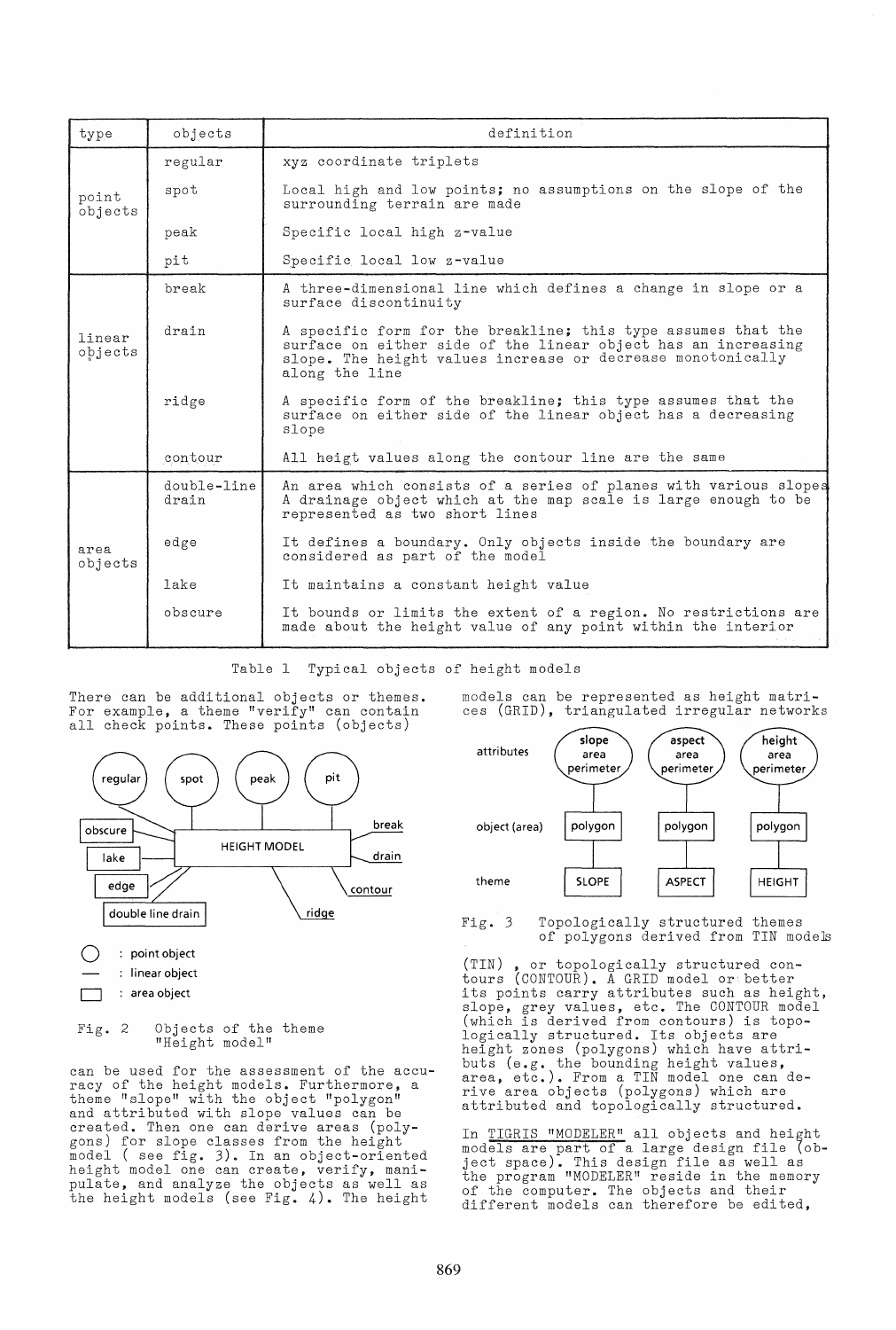manipulated, and analyzed interactively. During digitizing of new objects the topology is built up in realtime. The program



-Fig. 4 The object-oriented height model uses objects in input and output. Various height models (TIN, GRID, CONTOUR) which contain objects and attributes can be derived.

"MODELER" can be used in combination with the :programs for image processing ("IMA-GER"), for mapping ("MAPPER"), and for analyzing ("ANALYST"). All of these programs are of the same size and relatively big (ca. 13 Mb). The hierarchy of objects is designed graphically by means of the program "ADMINISTRATOR"

The advantages of the object-oriented and Incomment of the segsect strength and topologically structured height model are<br>based on its higher "intelligence". The input data as well as the derived results can be automatically validated. For example, the so adoomacroarry varradood: of champro, one tinuously, or the generated height model should not have unrealistic peaks, or the digitized contours should not cross. The height models can be generated with less blunders and are more accurate. The possibility of working either with GRID models or with TIN models allows an adaption to the task to be fulfilled. For example, a TIN model allows a more accurate modelling of the terrain, but the generation of a slope map is best done by means of a GRID model. The conversion from GRID models to TIN models is solved via the generation of acip is beived vid one generation of then eliminated without altering the height model significantly. The editing of topologically structured data, e.g. contour. gically bordeoured data, e.g. confour<br>lines, is much simpler. And the most important is, that the objects (with their attributes) can be analyzed and new applications can be created. For example, one can easily derive slope maps from GRID models or shade contours. From TIN models one can generate a thematic output such as

height or slope polygons. The area for a slope class will be topologically structured and attributed with slope values. Furthermore, by means of general functions in lIMODELER" one can convert 2 D-objects into 3 D-objects, or height values can be manipulated. In this way, a flooding can be simulated, and the extent of the water body can be mapped, or a dam can be deslgned, and the extension of the reservoir can be displayed.

It can be seen from the description above, that the term "object-oriented" relates to the management of data or the way the user classifies and manipulates the data. Therefore, it is sometimes called object-oriented management (Fritsch, 1991). There are also object-oriented data bases which are based on "object-oriented" programmlng. Such data base models are first under development. These two things should not be mixed up.

# 3. SOME PRACTICAL EXAMPLES

These practical examples are carried out on the GIS workstation of the University of Aalborg. It consists of an INTERPRO 6280 computer with 48 Mb memory and 600 Mb hardcomputer with 48 Mb memory and 600 Mb had disc, it allows processing with 14 MIPS. alse, it allows processing with 14 mirs.<br>The 2 Mb pixel screen has a high performance graphic processor (EDGE II) which allows fast displays and millions of colours at a large screen (68.6 cm-diagonal).

# 3.1 Generation of a height model from photogrammetric data

A height model is required, when orthophotos have to be produced. Today photogrammetric companies (as well as other institutions involved in the production of photogrammetric data) use analytical plotters and collect height data by profiling. The distance between profiles corresponds to the slit length used in the analytical orthoprojectors, e.g. 16 mm in the scale of the analog orthophoto. Within the profile data are recorded in shorter intervals. The accuracy of the collected heights can be relatively high ( $\sigma_h$  = 0.1 0/00 of the flying height when static measurements are used), but the heights between the collecdepoints will be found by interpolation<br>only. It now depends on the shape of the terrain and the method of interpolation, how big the errors in the generated. height model will be. These erro:s wlll show up in the orthophoto, especlally when several orthophotos have to be assembled into a mosaic. In order to improve the accuracy of the height model additional breaklines can be collected in the stereoplotter and then be used for the generation of the height model.

In the first part of the test about 8000 regularly distributed pointsfrom a photogrammetric model were collected for a 2 km x 3 km area. The photoscale was 1 : 18 000, the distances between the points were 24 m (within the profile) and 32 m (between the profiles). The accuracy of the measured points was about  $\sigma_h = 0.3$ m.<br>All these points were used to produce a height model. The matrix of points is then oriented to north, and the distances bet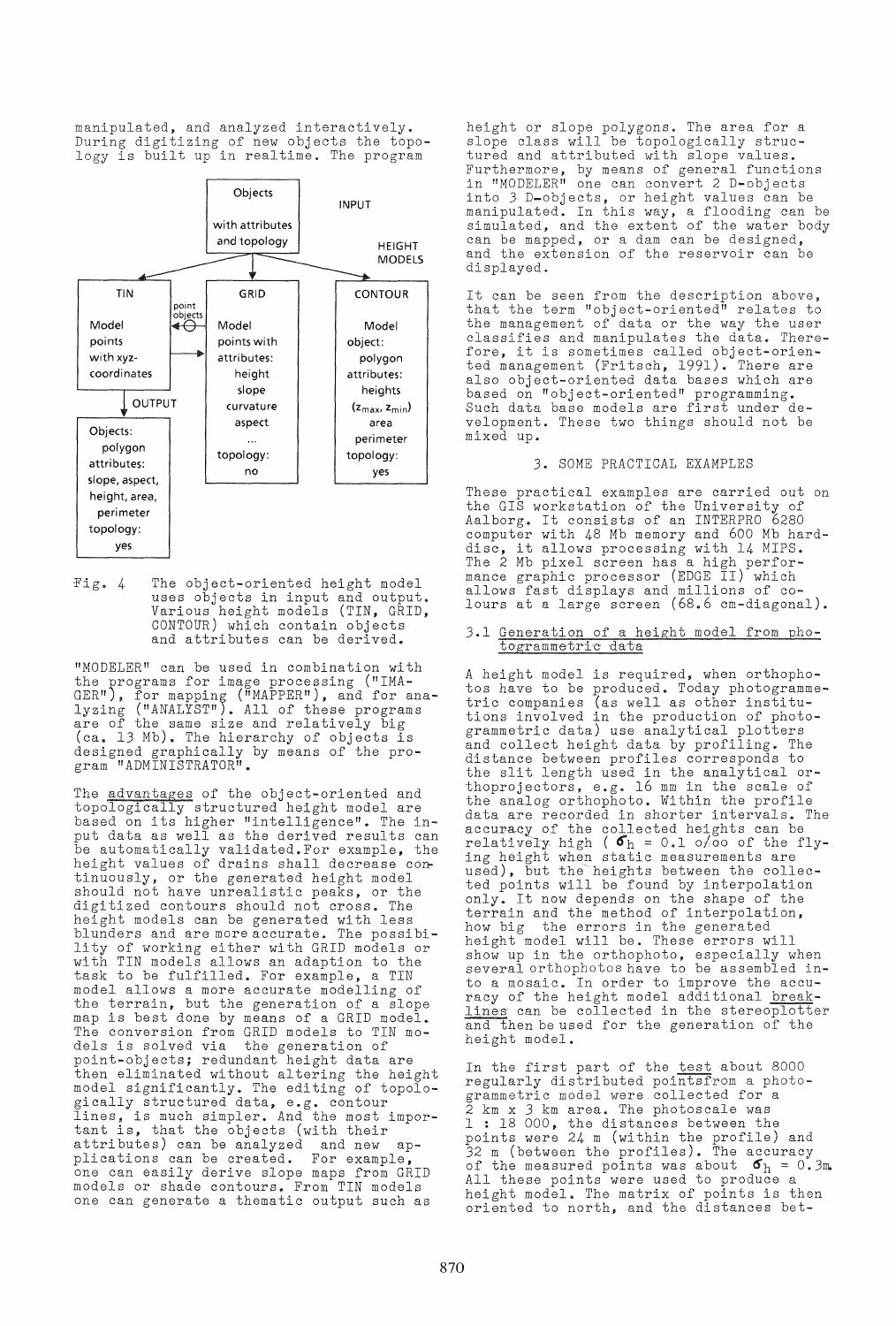ween points are 50 m. Figure 5 shows a 3-D presentation of the generated height model.



Fig. 5 Isometric representation of a height model. Profile lines are colour-coded according to their height. The height model is used to produce a digital orthophoto.

In this form the height model can be used for the generation of digital orthophotos. More details about this application can be found in (Hohle, 1991). In the second part of the test breaklines were also collected in the analytical plotter, again by an experienced operator. The breakpoints and the regularly distributed points as well as some check points were treated as "objects". The input of all these points requires a conversion from ASCII to binary format. These so-called xyz-files which are established for each object can then be read in "MODELER". The ASCII input files have to be of a certain format as well, where the units of measurements, the sequence of coordinates, the sequence of point numbers for a line have to be added and arranged in a certain way. The conversion from the photogrammetric data file to the ASCII input file has been solved by a newly established program. A TIN model was first generated from the regularly distributed points and from the breaklines and later converted to the final GRID model. A display of the differences between the two generated models revealed that the improvements (when using additional breaklines for modelling) reached up to 3 m. Inter for measining, reasons approximate in onally collected breaklines considerably improved the quality of the height model.

# 3.2 Generation of a height model from digital map data

Digital maps which are produced by photogrammetry have also z-coordinates for the individual objects and their elements (points). Objects which are on the surface of the terrain can be used for the generation of a height model. In Denmark, digital maps are available for the whole country (TO, Tl, T2, T3 data).

TO-data covering the rural areas are produced from photography 1: 20 000 to 1: 30 000. This means, that objects of about 1 m x 1 m on the ground can be identified. The produced data base has 14 dif-

ferent objects, their heights have an accuracy of  $\sigma_h^b = 1$  m for well defined points<br>or  $\sigma_h = 1.5$  m for all other points and<br>lines. These data can be bought for a very modest price. The main application of this data base is the recording and updating of utilities (gas,telefon, etc.). The exchange of all these data occurs by means of the Danish Exchange Format (DSFL, 1986), (Alexandersen, 1991). The format is objectoriented as well. In the data files header are also information about the used photography and control points. In built-up more detailed map data are produced (Tl, T2, T3 data). The scale of photogra-phy is between 1 : 4 000 to 1 : 20 000 which means that objects down to 15 cm x 15 cm on the ground can be identified and the accuracy of the heights of well defined points is  $\sigma_h = 0.15$  m at the best. The number of the recorded objects differs from 16 (TO) to 60 (T3). In order to take advantage of these easily available T-data for the generation of a height model in TIGRIS "MODELER", a conversion program was<br>created (DSFL2ADF). By means of this program the objects in the National Exchange Format (DSFL-format) are translated into the objects of the height model. A cross reference table like in table 2 had to be established. The output of the conversion program are files which contain all the data for one object type (e.g. breakline). In this way some height models have been created. Their accuracy, however, is not homogenious. It depends on the density of the planimetric data and the purpose of the application. For the generation of orthophotos this may sometimes be sufficient, because a higher accuracy is required for areas where objects, especially man made ones, are. In this context it may be mentioned, that in Denmark scanned and rectified aerial photographs are available on CD-ROMs (Jydsk Telefon, 1992). The application of the digital photographs (pixel size 2.5 m x 2.5 m on the ground, 64 grey values) is within Geographic Information Systems. Their rectification is done by means of digital map data (TO data).

# 3.3 Display of height model by means of grey values

The attribute of a GRID model can be heights, but also many other parameters (e.g. slope, aspect, temperature, etc.). The heights can be converted into grey values. Such a display can be seen in fig.6. It is used for visual inspection in the orthophoto production, in order to make sure, that there are no positional displacements or other blunders.

#### 3.4 Thematic maps for slope and soil erosivi ty

The inclination of the terrain surface at a particular point is called slope. Slope values can be computed for the entire height model. From TIN models, for example, areas (polygons) of slope classes can be derived. These polygons are the objects, their attributes are slope values. At the beginning of the process one specifies the  $\frac{1}{2}$  interval, e.g.  $15^{\circ}$ , and the range, e.g. 00 - 900. All polygons for the defined slope class are calculated and displayed.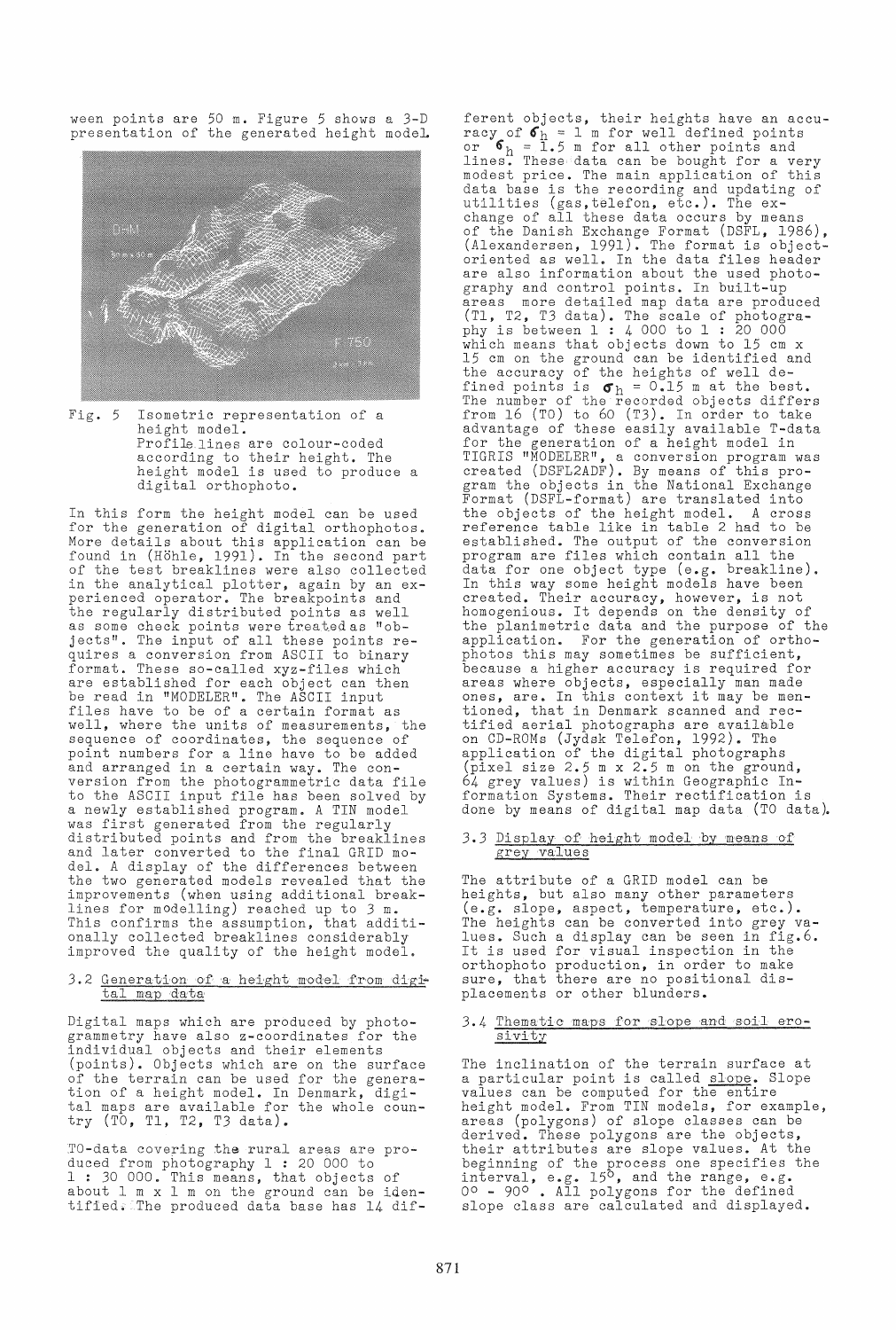| National Exchange Format<br>$(DSFL - Format)$ |      |                                  |            | Digital Height Model-Program<br>(Intergraph "MODELER") |        |              |
|-----------------------------------------------|------|----------------------------------|------------|--------------------------------------------------------|--------|--------------|
| class                                         | code | object                           | code       | theme                                                  | object | type         |
| road system                                   | KG3  | sideline of<br>road              | UI3        | DHM                                                    | break  | L            |
|                                               |      | unpaved way                      | U21        |                                                        | break  | L            |
|                                               |      | parking                          | U24        |                                                        | break  | L            |
|                                               |      | local road                       | U27        |                                                        | break  | L            |
|                                               |      | path                             | U31        |                                                        | break  | L            |
| buildings &<br>constructions                  | KG 4 | house -<br>roofline              | U1         |                                                        |        |              |
|                                               |      | greenhouse                       | U31        |                                                        |        |              |
| fences                                        | KG5  | hedge                            | U1         |                                                        |        |              |
|                                               |      | land use<br>border               | U32        |                                                        | break  | L            |
| area symbols                                  | KG 6 | coniferous<br>forest<br>(symbol) | <b>U12</b> |                                                        | spot   | $\mathbf{P}$ |
| special ob-<br>jects                          | KG8  | high voltage<br>line - base      | U33        |                                                        | spot   | $\mathsf{P}$ |

Table 2 Crossreference table for conversion of database data (T3-data) in the Danish National Format into objects of a height model  $(P_{\bullet\bullet\bullet}$  point,  $L_{\bullet\bullet\bullet}$ .line,  $-\bullet\bullet$ .not used)

By means of a simple analysis-function, "Built Query", one can query the data base



Figure 6 Height model displayed by means of grey values. This representation is used in quality con- trol.

by Structured Query Language (SQL). For example, one can find and display the areenample, one can find and arspid, one are ... With other ANALYST functions one can automatically derive the area or the perimeter of the slope polygons. Slope information can be overlapped with other area related

information, for example the soil type. Information, for oxample the seil type.<br>The result of such a spatial query can be a new map of polygons which displays the risk for soil erosivity. Soil erosivity maps are used in landmanagement. A similar application is described in (Sigle, 1991).



Figure 7 Polygons for the slope range 00 - 20 together with contours.

In figure 8 the generation of a soil erosivity map is presented schematically. A new object (soil erosivity) and a new attribute (potential soil erosivity risk (PSER)) are synthesized. Spatial operators such as "overlap", "meet", "within distance", "contain", "touches", etc. can be used to create new objects. Attributes can